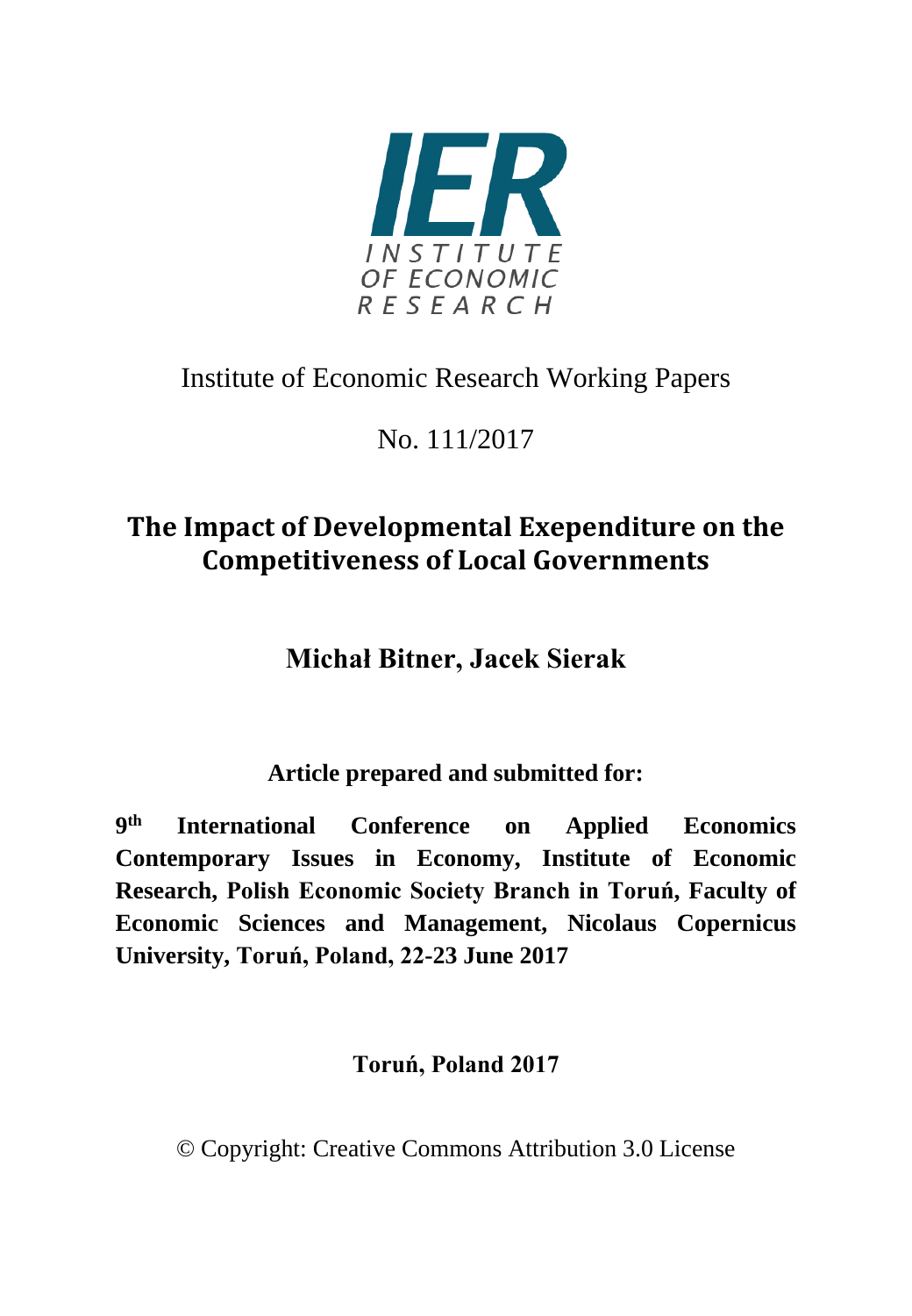Michał Bitner, Jacek Sierak mwbitner@uw.edu.pl, sierak.jacek@gmail.com Warsaw University, 26/28 Krakowskie Przedmieście, 00-927 Warsaw (MB), Łazarski University, 43 Świeradowska, 02-662 Warsaw (JS)

#### **The Impact of Developmental Exependiture on the Competitiveness of Local Governments**

**JEL Classification:** *H72; H76*

**Keywords:** *development policy; local government budgets; developmental expenditure; competitiveness; tax revenue*

#### **Abstract**

**Research background:** Development policy in Poland is based on various strategic documents, and it utilizes both the national resources and the European funds. Managing development at the local level is an important element of this policy. Many facets of this management are of incessant interest to the theory and practice of public finance. One of undisputed findings is the relationship between development and increase in competitiveness. However there are no studies showing the relationship between the shape of local government expenditure policy and increase of competitiveness at the local level.

**Purpose of the article:** The paper is focused on demonstrating the importance of specific groups of public expenditure implemented by local government units for development processes at the local level. The authors try to answer the question whether the implementation of certain local budget expenditure positively impacts the level of local government tax revenue, which determine the ability to provide public services, while creating a boost to the growth of competitiveness.

**Methodology/methods:** On the basis of international consensus on the impact of individual factors on the competitiveness measured at the regional level, the authors propose the concept of public developmental expenditure and they adjust it to current standards of budget reporting. In turn, the indicator of tax revenue per capita was chosen to measure the achievement of the objectives of development policy at the local level. The study covers all major cities in Poland (poviat-cities). The authors calculate the volume of the developmental expenditure over the reference period in each city covered by the study as well as the average dynamics of tax revenue per capita. Regression analysis constitutes the essential part of the study.

**Findings**: The observations that had been made, allowed to draw some conclusions regarding both the usefulness of proposed classification of developmental expenditure for the processes of planning, monitoring and evaluation of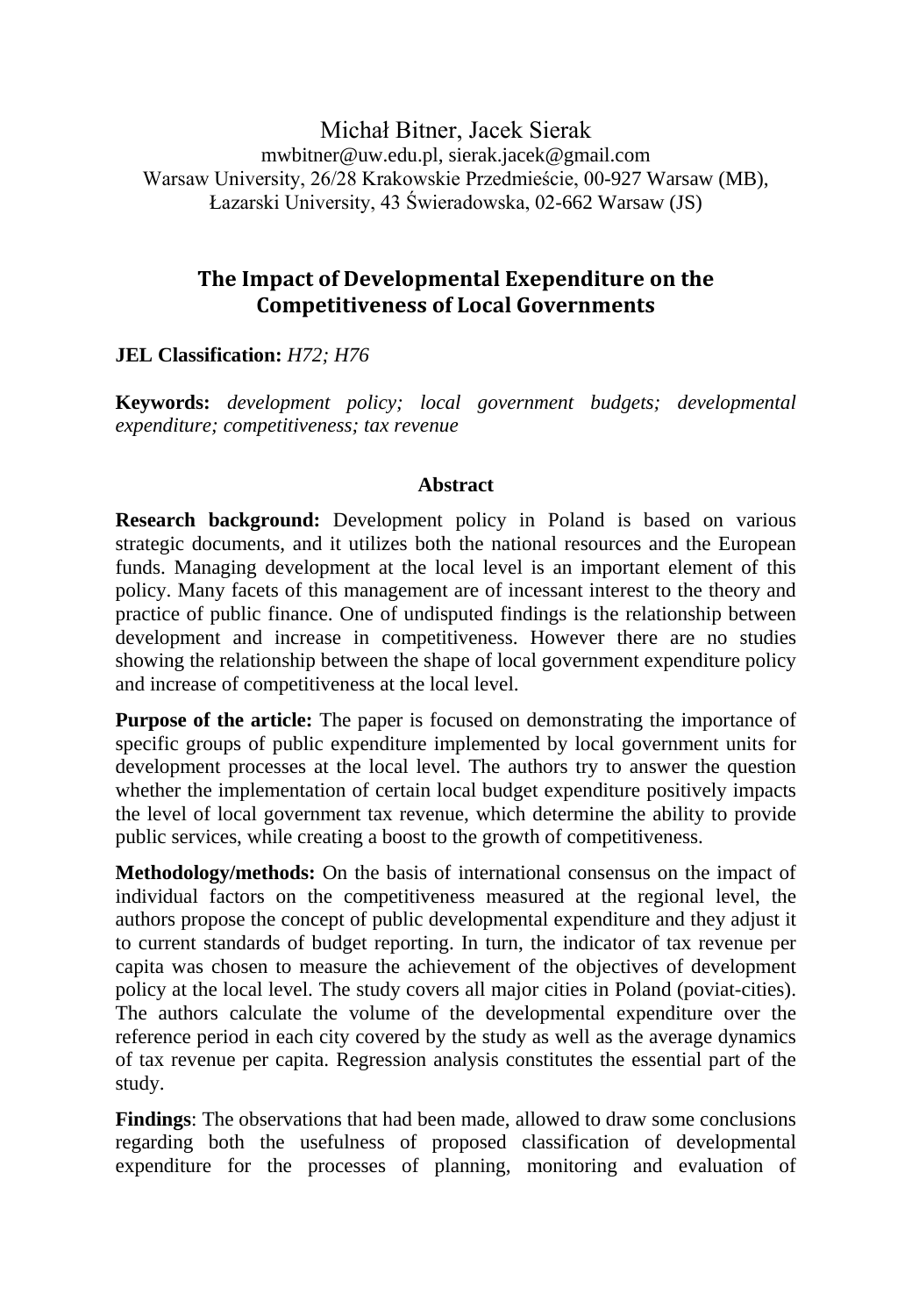development strategies and the importance of developmental expenditure for the growth of competitiveness. The proper allocation of budgetary resources in developmental projects should lead in the long run to the growth of local economy and thus also to increase in local budget revenue.

#### **Introduction**

The concept of development is one of the key notions in economics. As a result of development processes there is a shift from the current situation to a better, more desirable one from the point of view of the proper functioning of society and the economy. Both public and private entities participate in shaping of development processes, and specific groups of expenditure ("developmental expenditures") are very important tool applied by them.

The subject of the analysis is developmental expenditure borne by major Polish cities (the cities with county rights, i.e. poviat-cities). Urban developmental expenditure is primarily infrastructure investment characterised by high capital intensity, a long implementation period and high costs that usually exceed the financial capacity of the annual budget. Another important developmental expenditure group are measures increasing social capital, dedicated to education, health, culture and sport. Undoubtedly, developmental expenditure also contain spending to finance scientific research and implementation work aiming at making use of innovations, but due to the legal nature of the tasks of cities with county rights their significance is limited in practice.

The ability of a territorial unit to build a permanently attractive environment for activity of enterprises as well as work and life of people is defined as territorial competitiveness (Meyer-Stamer, 2008, pp. 219-226; Annoni, Kozovska, 2010, pp. 1-3). New investments of enterprises and of households result in an increase in the tax base. New jobs, especially in high value-added sectors, raise the purchasing power of the population, which in turn stimulates the creation of additional supply. Theoretically, an external manifestation of this process should be an increase of the budget income of cities resulting from certain taxes. It is therefore necessary to examine the occurrence and intensity of the relationships between the value of developmental expenditure and the rate of changes in tax revenue collected by the cities. The results of such a study are important for constructing realistic and measurable goals of local development strategies.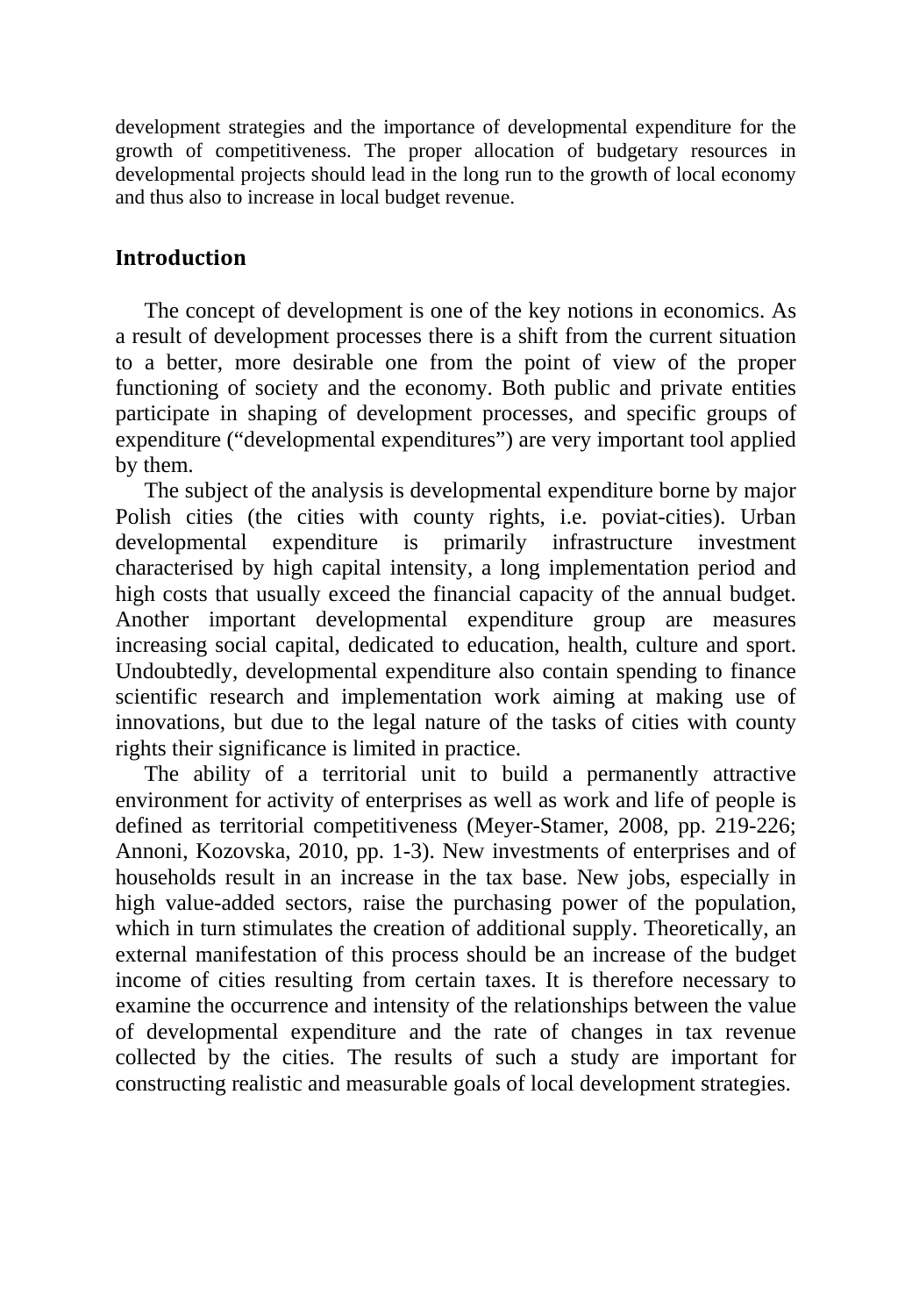### **Developmental expenditure and competitiveness – theoretical background**

The authors understand public developmental expenditures as the money spent on development policy by central government and local governments (excluding transfers between them), leading to positive socioeconomic changes, in particular a rise in productivity and an increase in social and economic cohesion. Adopting the criterion of functionality, the authors divided developmental expenditure aimed at increasing the competitiveness of cities into the following three groups:

- $\Box$  Group I expenditure generating high value added (knowledge-based economy), which include projects directly contributing to the creation or enhancement of productivity-increasing factors. This group covers expenditure that finances research and development, science and the use of advanced technology both in business and administration (especially digitisation processes).
- $\Box$  Group II material, human and social capital crucial for development processes – covers financing of technical infrastructure necessary for the functioning of all sectors of the economy and the acquisition of the necessary qualifications by people involved in the processes of the creation of value added. This group includes, in particular, expenditure on the construction, extension and modernization of transport routes, telecommunication infrastructure and other public utility infrastructure, as well as expenditure on higher education and life-long learning meeting the needs of the economy.
- $\Box$  Group III expenditure covering the social-economic base of development process – covers measures that can be considered a precondition to implement development policy in the long run. These are primarily expenditure on general and vocational forms of primary and secondary education, health care, culture, sports and tourism.

Referring to the concept of territorial competitiveness it is possible to characterise development expenditure as expense aimed at strengthening of so-called competitiveness factors. The competitiveness of a given territorial unit (a city, a region, a state) is increasingly determined by its ability to create an environment conducive to innovation and the knowledge-based economy. Among development expenditure, these classified in group I are of fundamental importance in this respect. The innovativeness of a region can be described as its ability to introduce changes, reforms, innovative solutions in various spheres of socio-economic life and to improve the way of functioning of development mechanisms (Chądzyński, Nowakowska, Przygodzki 2007, p. 144).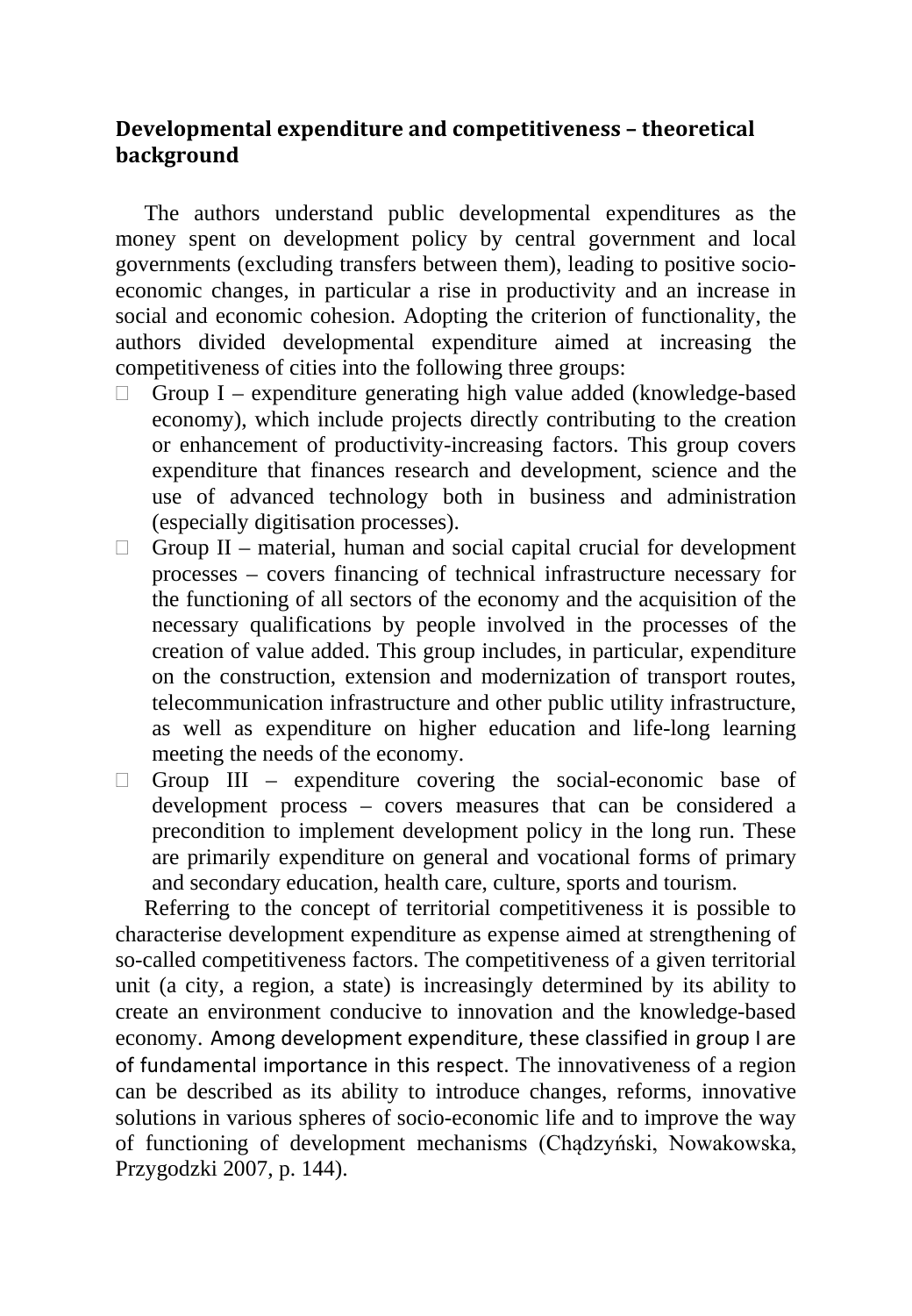Discussing the importance of expenditure belonging to the second group (group II developmental expenditure), reference should be made to the theory of the economic base (North, 1955, pp. 243-255). The development of this base produces multiplier effects, contributing to the development of related areas. Recommendations formulated in the field of development policy point to key development factors, i.e. implementing projects that attract investors, supporting export production and rendering services that can promote technological changes. Today, great importance is also attached to basic infrastructure serving environmental protection. It should be stressed that the existence of the "traditional" negative trade-off between competitiveness and environment protection has long been questioned (Porter, v. der Linde, 1995, pp. 105-113). The literature on the impact of public investment on economic growth was extensively referred to in the 4th Cohesion Report containing an analysis of the importance of promoting public investment in EU cohesion policy, indicating the existence of a broad consensus in this respect (in the recent literature see especially Romp, de Haan, 2007, pp. 8-16).

The third group of developmental expenditure encompasses mainly financing of human capital and social infrastructure. One can refer here to the theory of endogenous growth which puts particular emphasis on the role of human capital as a resource of knowledge (Barro, Sala-i-Martin, 2003, pp. 383-411). The relationship between technological progress, economic growth and the level of human capital is also highlighted (Romer, 1986, pp. 1003). Various studies underline the relationship between education and economic growth (Mallick, Das, Pradhan, 2016, pp. 175-184). An equally important role should be assigned to health infrastructure (Bloom, Canning, Sevilla, 2004, pp. 1-13; Barro, 2013, pp. 327-341).

Analysing the role of developmental expenditure, we also refer to the achievements of territorial competitiveness researchers in determining development factors. The best known initiative reflecting the key consensus on identifying competitiveness factors is the Global Competitiveness Report. In turn, the GCR methodology has been applied to construct the Regional Competitiveness Index (RCI), used by the European Commission to measure regional competitiveness. The purpose of both the GCR and the RCI is to assess the status quo in individual states or regions in terms of previously identified competitiveness factors: the methodology is therefore based on the identification of indicators that enable standard measurement of the intensity of individual factors and then on the construction of a single index aggregating the results of these measurement.

#### **Method of the Research**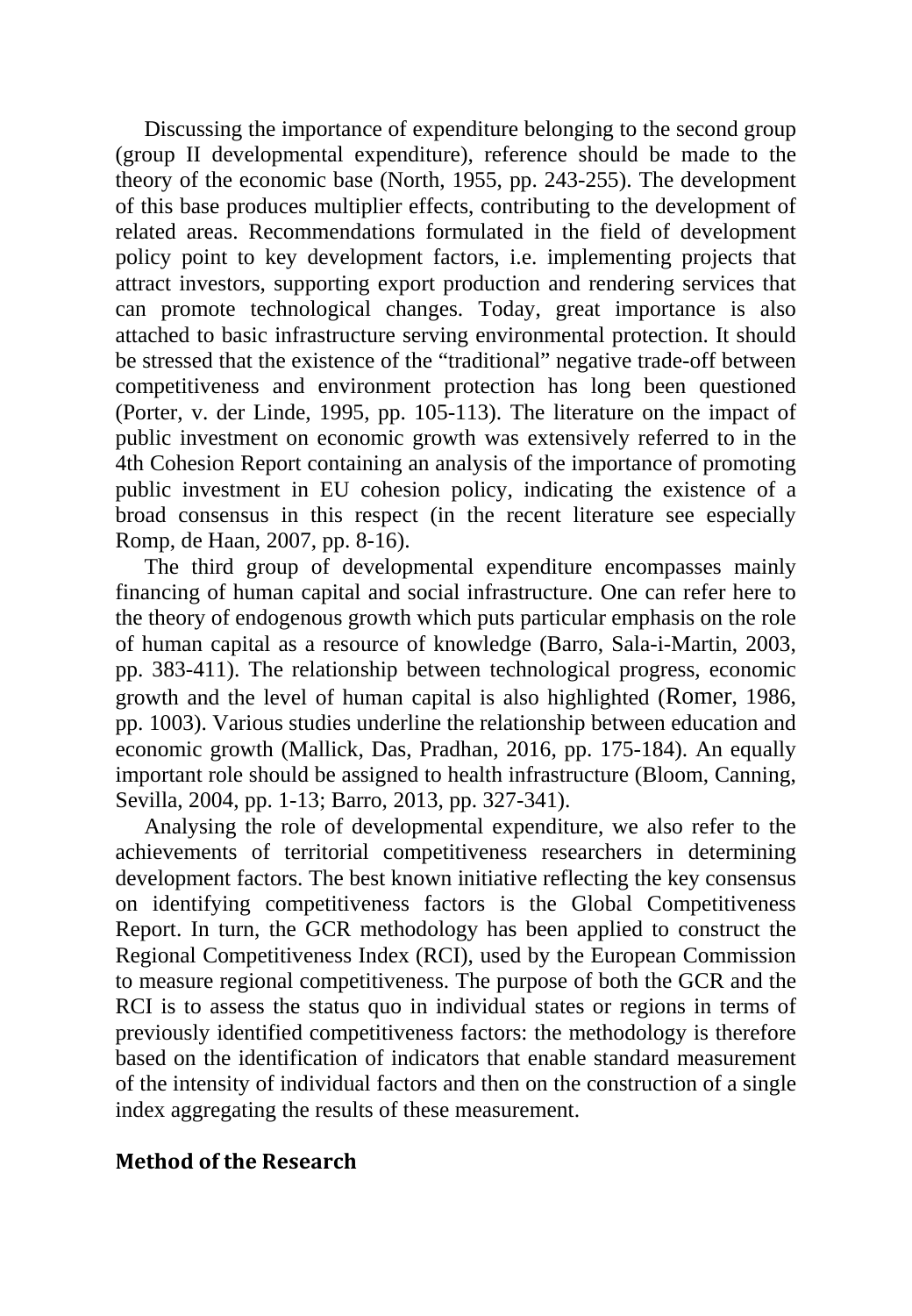The aim of the study is to determine the relationship between developmental expenditure borne by cities with county rights and the relative wealth of individual cities, which is measured by the amount of tax revenue per capita. The study covered all self-government units which in the whole period 2005-2015 had the status of cities with county right (66 units). The choice of cities with county rights seems to be justified for the following reasons: firstly, it is a homogeneous group in terms of their tasks and funding system; secondly, with the exception of Silesian voivodship, cities with county rights are relatively scattered territorially; thirdly, analysing all units of a given type removes the difficulty connected with a random sample selection. In order to determine the amount of developmental expenditure we analysed the budget statements of cities with county rights in each year of the period 2005-2015. Since developmental expenditure related to R&D and innovations (i.e. expenditure belonging to the first group – according to our classification) was incurred only by some cities and not in each of the years under the study, the research was limited to developmental expenditure belonging to groups II and III. For each city, the average intensity of developmental expenditure was calculated as the share of developmental expenditure belonging to a given group in total budget expenditure. The amount of tax revenue per capita was chosen as a measure of relative prosperity of cities. This indicator covers basic types of income of local government units, whose size results from the broadly understood economic base of a given government. For each city we calculated the average dynamics of the indicator in the period under consideration assuming the shift over time of tax revenues in relation to the incurred developmental expenditure.

The relationship between the values of the variables discussed above can be expressed in the most general form in the following formula:

#### $\Box$  **Dpc**<sub>(0</sub>)= $\Box$   $\Box$  **(W1**<sub>(0-n)</sub>+**W2**<sub>(0-n)</sub>+**W3**<sub>(0-n)</sub>)

where:

*Dpc – increase in tax revenue per capita in the period o;*

 *– the parameter of the impact of developmental expenditure on the change of tax revenues per capita;*

 $WI_{(o-n)}$ ,  $W2_{(o-n)}$ ,  $W3_{(o-n)}$  – the share of developmental expenditure of the *i*-th *group in total expenditure in the period o-n;* 

*n – the assumed time shift of the impact of developmental expenditures;* and

## **=Z B**

*where:*

 $\Box Z$  – *increase in the number of tax payers (as a result of incurred development expenditure);*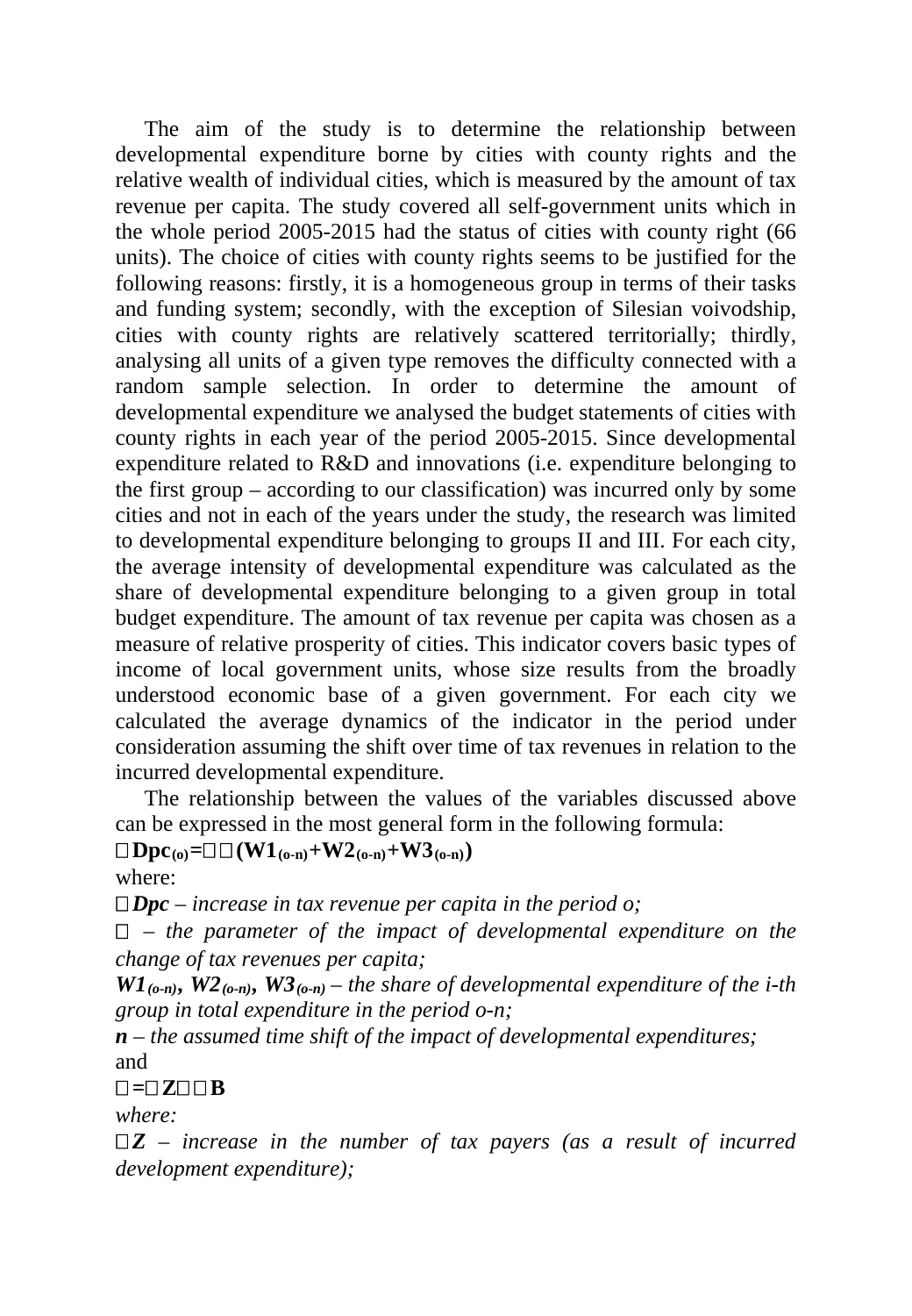$\Box$ **B** – *increase in the tax base (as a result of incurred developmental expenditure).*

### **Results**

Figure 1 presents the results of a regression analysis that shows the relationship between two variables – the share of developmental expenditure in group II and the dynamics of tax revenue per capita. Its purpose was to demonstrate in a general way the relationship between the averaged share of developmental expenditure of group II in total expenditure and the averaged change in tax revenue per capita for the period 2005-2015 in each of the 66 cities with county rights. Thus, each of the 66 points in Figure 1 reflects the average share of developmental expenditure of group II in the budget  $(X \text{ axis})$  and the average change in tax revenue per capita (Y axis) in a given city with county rights. The location of the points representing the cities shows that units with a higher average share of group II developmental expenditure in the budget had also a slightly higher average rate of increase in tax revenue per capita.





Source: own calculation

Figure 2 presents the results of the regression analysis for the variant assuming a two-year shift in the impact of developmental expenditure on the dynamics of tax revenues collected by the examined cities.

**Fig. 2.** Regression analysis – group II expenditure and tax revenue pc (variant with a two-year effect shift over time)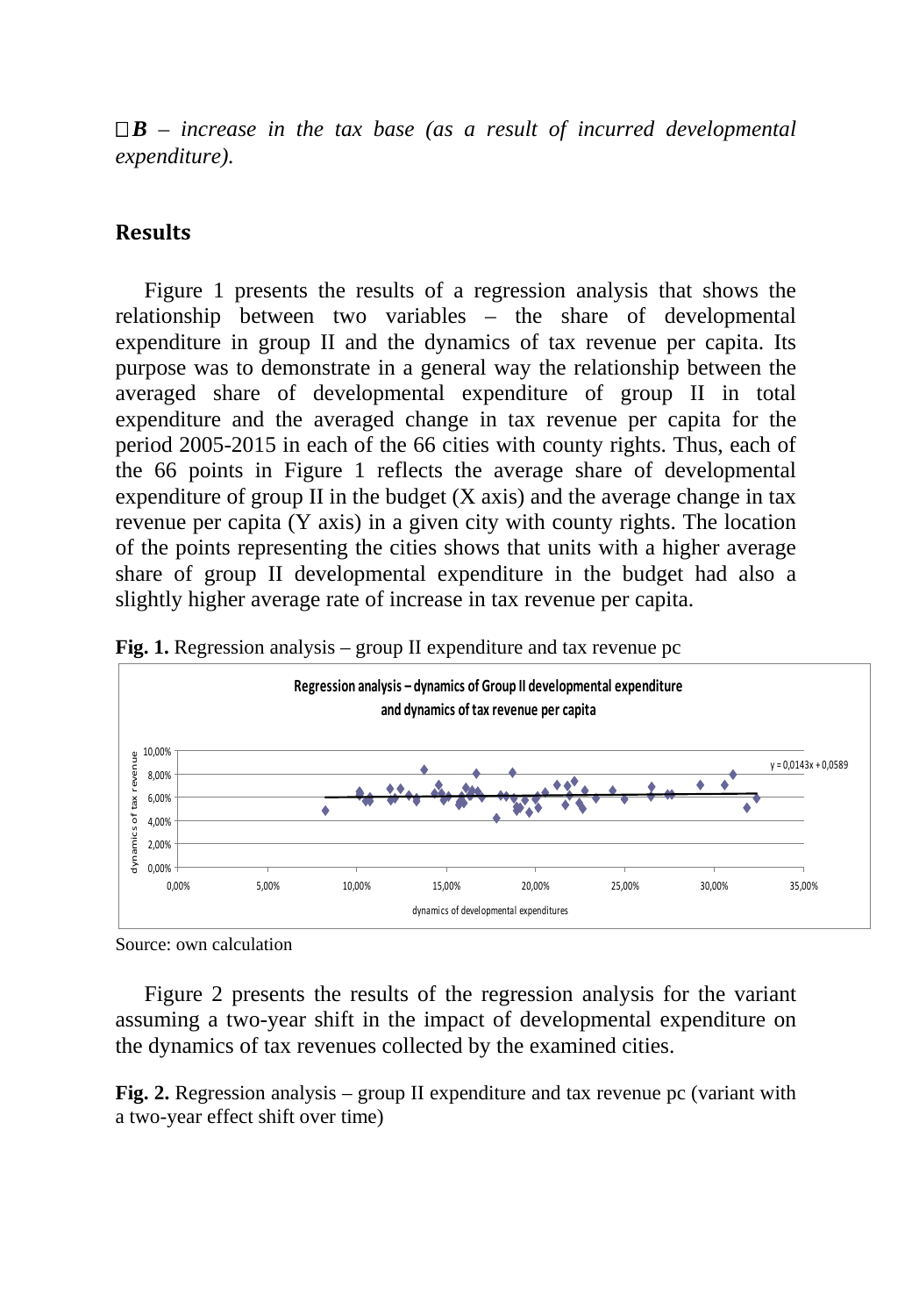

Source: own calculation

The analysis of the relationship based on the comparison of changes in the share of group II expenditure in the budget and tax revenue pc shows a weaker correlation than is the case of the comparison of the data with the assumed shift in tax revenue per capita by 1 or 2 years. In the latter variant, there is a stronger link between the increase in expenditure in group II and the increase in tax revenue pc. These results are a logical consequence of the specifics of investments in technical infrastructure, the financial and economic effects of which appear belatedly in relation to the completed investment process.

Figure 3 presents the results of a regression analysis showing the relationship between the share of group III expenditure in the budget and the dynamics of tax revenue pc.



**Fig. 3.** Regression analysis – group III expenditure and tax revenue pc

The location of the points representing the cities shows that in the governments that had a higher share of group III developmental expenditure averaged for the period 2005-2015, there was also a higher

Source: own calculation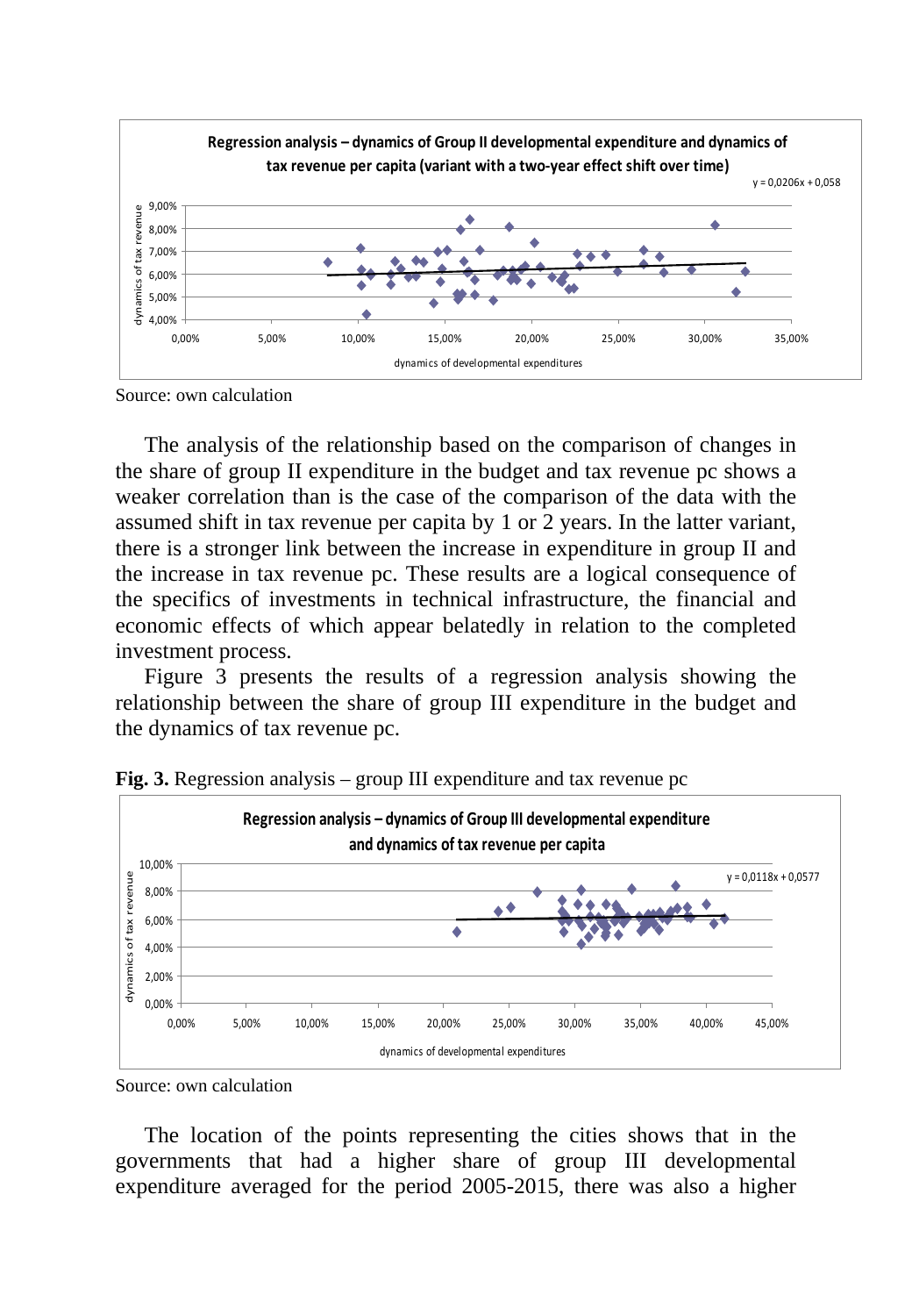average rate of increase in tax revenue per capita for the same period. In comparison with the corresponding summary containing group II expenditure, these links are significantly weaker. The results seem to be a logical consequence of the specifics of the social infrastructure investments, whose financial and economic effects appear later than in the case of the technical infrastructure.

In order to confirm the presented relationships resulting from the regression analysis, we analysed the co-occurrence over time of changes in the share of development expenditure of group II (and separately group III) in the budget with tax revenues pc. The lines of the polynomial trend for both these values, i.e. group II expenditure and tax revenue pc, show a high degree of co-occurrence of both analysed variables over time (see Figure 4), which confirms the thesis on the impact of development expenditure on the tax revenue observed with the time shift described earlier. This relationship occurs throughout the analysed period – to some extent independently of the fluctuations in the business cycle – confirming the importance of public developmental expenditure as an instrument of a stabilising function of public finance.



**Fig. 4.** Trend analysis – group II expenditure and tax revenue pc

Analogous conclusions can be drawn from the analysis of relationships of the above values referring to group III expenditure (see Figure 5). Relationships visible in this case have a different form – developmental expenditure of group III show a decreasing trend of changes in the analysed period. A similar trend was noted in changes in the dynamics of tax revenue per capita. One should also emphasize a strong correlation between the analysed variables, which finds its expression in the polynomial equations of the trend line.

Source: own calculation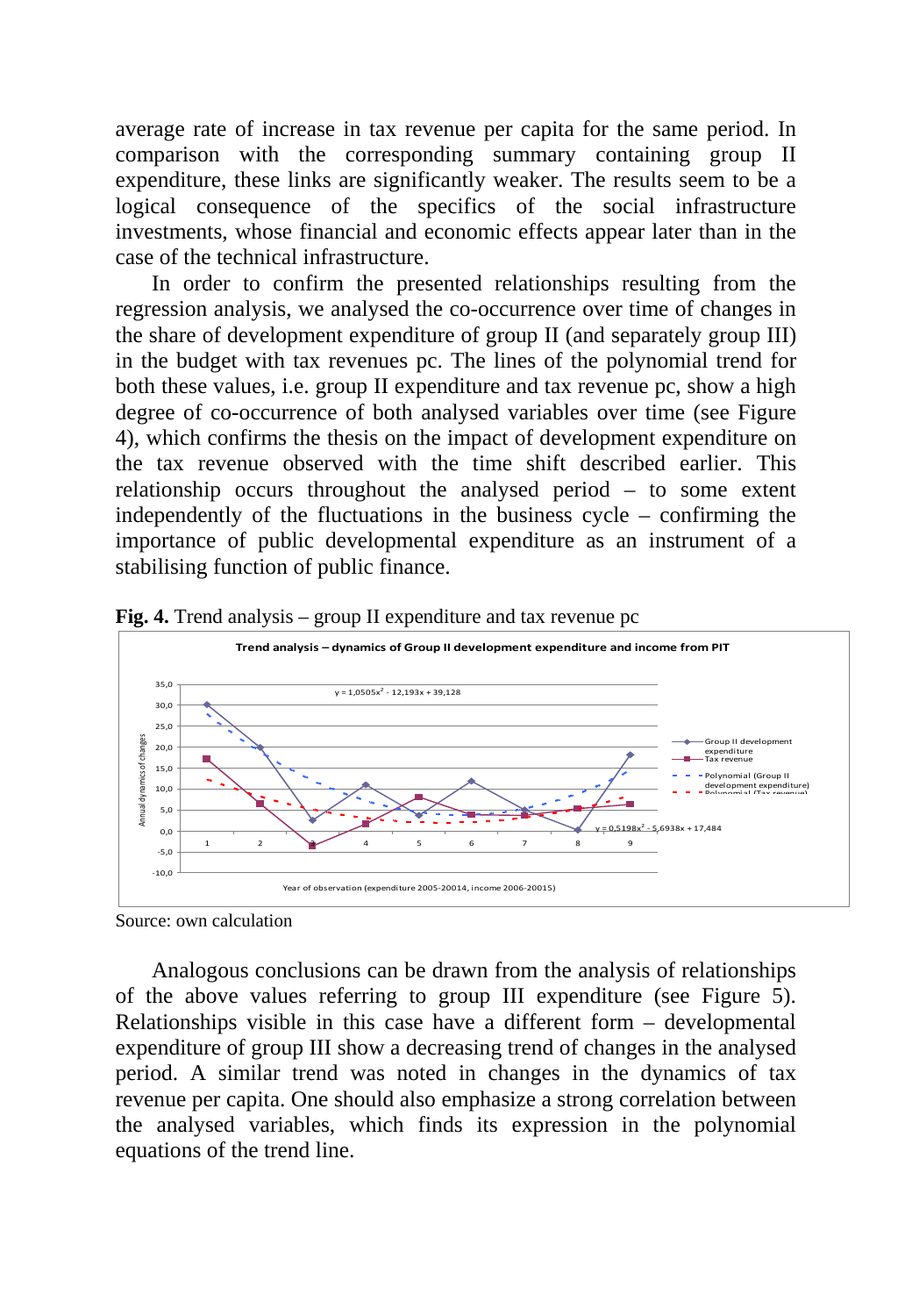

**Fig. 5.** Trend analysis – group III expenditure and tax revenue pc

Source: own calculation

#### **Conclusions**

There is a general consensus in the literature on the importance of certain factors for territorial competitiveness understood as the ability of a given territorial unit to offer a permanently attractive environment for activity of enterprises and work and life of citizens. On this basis, various recommendations are made for directions of public intervention aimed at the creation or improvement of business conditions and the development of human capital. Incurring of developmental expenditure on the basis of specific development strategies is one of the essential elements of this intervention. In turn, the local government sector, and above all - local government units - is the largest spender of public developmental expenditure. However, the analyses we carried out, indicate that no measurable economic effects of developmental expenditure intervention can be expected in the short (or medium) run. Although it is possible to distinguish among developmental expenditures those, whose impact on the level of economic activity is revealed earlier than of the others, this does not mean that these expenditures are "more important" from any point of view. The deferred impact of public developmental expenditure points to the need to build development policies on long-term strategies and to the necessity to look for short-term measures of the effectiveness of public fund management.